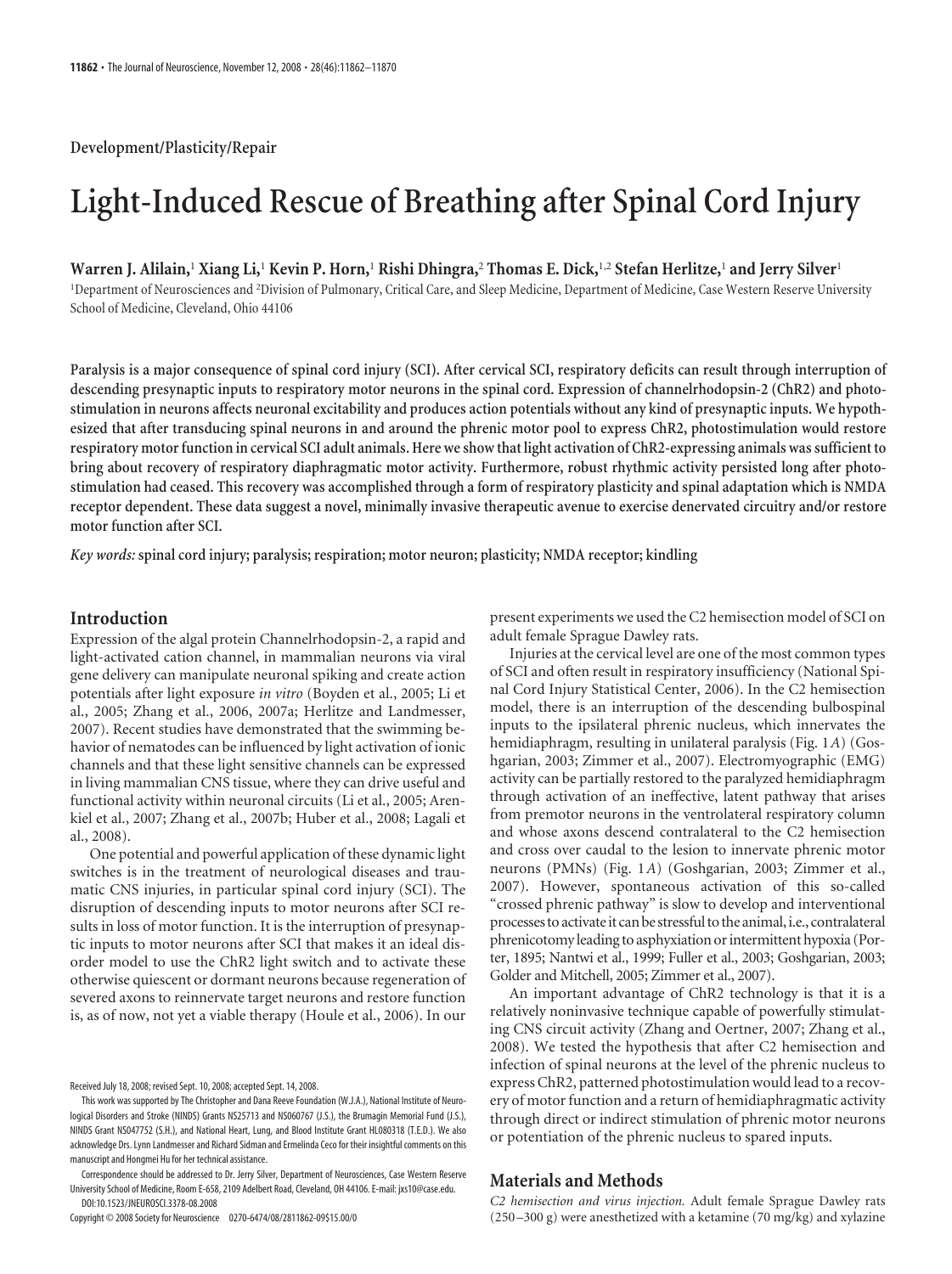

**Figure 1.** Expression of ChR2-GFP in cervical spinal cord neurons after injection of a Sindbis virus into C2 hemisected animals. *A*, Schematic of the C2 hemisection (black line), crossed phrenic pathway (dashed green lines), and ChR2-GFP photostimulation treatment protocol. After C2 hemisection, bulbospinal inputs to the ipsilateral phrenic nucleus are interrupted resulting in a quiescent phrenic nerve(red lines) and paralysis ofthe ipsilateral hemidiaphragm.Atthesametime of lesioning, ipsilateral C3–C6 spinal neurons, including contralateral projecting interneurons, are infected with a Sindbis virus to express ChR2 and GFP. After 4 d, the C3–C6 spinal cord is exposed to light to stimulate the phrenic nerve and reactivate the paralyzed ipsilateral hemidiaphragm. B, Treatment with Sindbis virus containing ChR2-GFP leads to GFP expression in ipsilateral C3-C6 spinal neurons. In addition, treatment with ChR2-GFP Sindbis virus leads to GFP expression in C3–C6 phrenic motor neurons retrogradely labeled with Dextran Texas Red. D, Dorsal; V, ventral; L, left; R, right. Scale bar, 200  $\mu$ m. *C*, Dextran Texas Red-labeled phrenic motor neuron. Scale bar, 50 μm. **D**, GFP expression of Sindbis virus containing ChR2-GFP. **E**, Overlay of Dextran Texas Red-labeled phrenic motor neurons expressing GFP.*F*, Both interneurons and motor neurons infected with ChR2-GFP send neurites across or toward the midline and are in a position to potentially affect contralateral neurons and/or motor output. Arrows point to motor neuronal neurites projecting to the midline, and arrowheads point to interneuronal neurites. Scale bar, 100  $\mu$ m. *G*, Enlarged image (dotted line rectangle) of interneurons with midline projecting neurites.

(7 mg/kg) solution administered intraperitoneally. After administration of the anesthetic mixture, the animals were prepared for surgery by shaving and cleansing the dorsal neck area with betadine and 70% alcohol. After the surgical prep, about a 4 cm midline incision was made on the neck. After retraction of the paravertebral muscles, a multilevel laminectomy was performed and the dura and arachnoid mater were cut with microscissors to expose several cervical segments of the animal's spinal cord. A left C2 hemisection just caudal to the C2 dorsal root was made

with a sharp microblade. The hemisection was made from the midline to the lateral most extent of the spinal cord.

At the same time as hemisection, the animals received three injections of Sindbis virus (250 nl per injection) containing either the dual ChR2- GFP vector  $(n = 14)$  or the green fluorescent protein (GFP) vector alone  $(n = 9)$  into the C3–C6 region of the spinal cord, the level of the phrenic motor nucleus. Injections were made ipsilateral to the lesion, 0.11 cm from the midline and 0.16 cm ventral from the dorsal surface of the spinal cord, in close proximity to the phrenic nucleus, through use of a Kopf stereotaxic device. Sham/nonlesioned animals received all procedures but the hemisection (*n* 10). Of these 10, six received the ChR2-GFP construct, and four received control injection.

Following these procedures, the paravertebral muscles were sutured back together with 3-0 vicryl and the skin stapled together with wound clips. Animals received marcaine and buprenorphine for analgesia. Saline was administered subcutaneously if the animals appeared dehydrated. The animals were housed in normal day/night schedule and given food and water *ad libitum*.

*Constructs and virus.* Sindbis virus vector  $SinRep(nsP2S<sup>726</sup>)$  and helper DH-BB were kindly provided by P. Osten (Northwestern University, Evanston, IL) (Kim et al., 2004). SinRep(nsP2S 726)dSP-EGFP was constructed by subcloning another subgenomic promoter with EGFP into the *Apa*I site of the original SinRep(nsP2S<sup>726</sup>). cDNA of ChR2 (GenBank accession no. AF461397) was PCR-amplified and cloned into the *Xba*I and MluI sites of SinRep(nsP2S 726)dSP-EGFP under a CMV promoter. Sindbis pseudovirions were prepared according to Invitrogen's directions (Sindbis Expression System) and then concentrated with an ultracentrifuge. Viral titer was  $0.5-1 \times 10^8$  units per ml.

*EMG recordings and light stimulation.* Four days after C2 hemisection and/or virus injection the animals were anesthetized as above and prepared for light treatment and physiological recordings. In a room where all light was eliminated except for that needed to accomplish the surgical procedures, approximately an eight cm incision was made at the base of the ribcage to expose the abdominal surface of the diaphragm. Bipolar electrodes, connected to an amplifier and data acquisition set-up (CED 1401/Spike2 Data Analysis Computer Interface, Cambridge Electronic Design), were inserted into both left and right hemidiaphragms to record diaphragmatic activity. After this, the cervical area of the spinal cord was reopened again for exposure to photostimulation at a wavelength of 475 nm, i.e., blue light. The light source was a portable unit capable of producing

light at various wavelengths through a fiber optic cable (Model Lambda DG-4, Sutter Instrument). Diaphragmatic motor activity was recorded before, during, and after stimulation. During recording, the animals were placed on a circulating warm water blanket to maintain body temperature. The initial protocol used for photostimulation included sustained exposure (1 min) of the C3–C6 spinal cord from the light source, as well as, intermittent exposure to light at about once per second for 1 min. In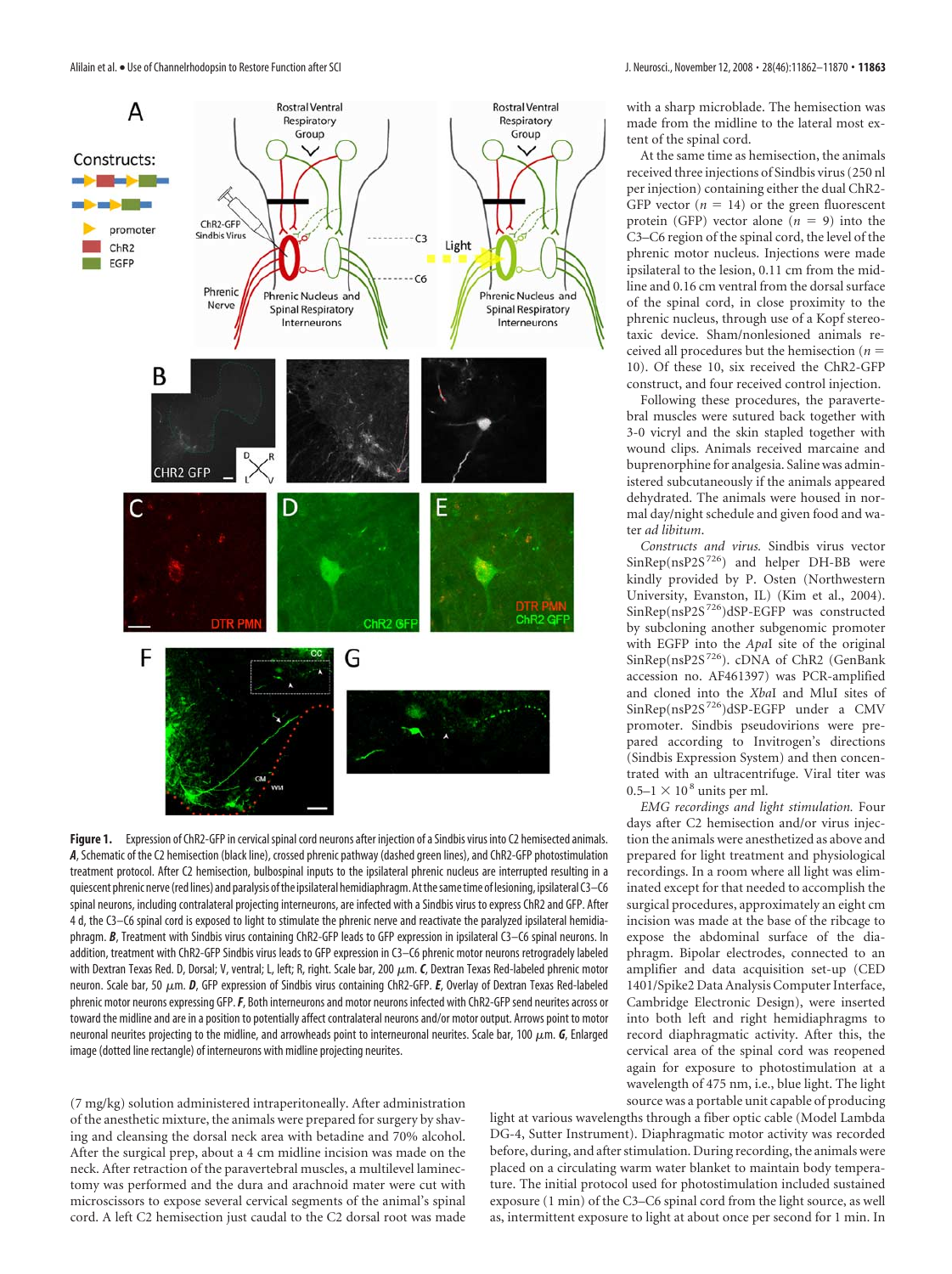animals that received the longer lasting light delivery protocol which resulted in more robust recovery  $($  > 1 h), the following light stimulation protocol was used: alternating 5 min rest/5 min, intermittent light stimulation for three or four cycles (30-40 min total). This protocol was adapted from the long-term facilitation induction protocol of 5 min normoxia followed by 5 min hypoxia (Fuller et al., 2003; Golder and Mitchell, 2005). The intermittent stimulation consisted of light exposure at 0.5 Hz, with each flash of light 1 s long.

*NMDA receptor blockade with MK-801.* To block NMDA receptors, 500  $\mu$ l of 10  $\mu$ M MK-801 (Sigma), a noncompetitive NMDA receptor antagonist, diluted in PBS, was applied to the exposed spinal cord. MK-801 was administered after 5 min of baseline recording. Recording with MK-801 continued for 5 more minutes before intermittent photostimulation and thereafter as described above.

*Data and statistical analysis.* After recording, the raw diaphragmatic EMG signal was rectified and integrated using Spike2 software. Frequency was determined by counting total breaths for 5 min before and after photostimulation. Peak amplitude and burst duration of inspiratory bursts were measured through Spike2, for at least 25 breaths before and after stimulation. Poststimulation analyses of ChR2 animals were made during regular patterned respiratory related diaphragmatic EMG activity. All values were standardized to prestimulation measures. Statistical analysis was performed using ANOVA and Tukey's *post hoc* analysis. All values with a  $p$  value  $<$  0.05 were considered significant. All error bars indicate SEs.

*Fluorescence and immunocytochemistry analysis.* For immunocytochemical experiments, phrenic motor neurons were retrogradely labeled with Dextran Texas Red (Invitrogen) at the time of hemisection. Animals were anesthetized as above and about an 8 cm incision was made at the base of the ribcage to expose the abdominal surface of the diaphragm. Five 10  $\mu$ l aliquots of 0.4% Dextran Texas Red were injected into the left hemidiaphragm. The abdominal muscles were sutured together and the skin stapled together with wound clips.

Four days after injection of tracer or immediately after recording, animals were perfused first with 50 ml of PBS, followed by 250 ml of chilled 4% paraformaldehyde in PBS. The cervical spinal cord was harvested and postfixed in perfusate until sectioning. Before sectioning, a pinhole was made on the right side of the spinal cord to mark laterality. The spinal cords were sectioned transversely at 50  $\mu$ m thickness on a vibratome and placed free floating in PBS.

Sections were washed three times with PBS followed by blocking in 5% NGS/0.1% BSA/0.1% Triton X-100 in PBS for 2 h at room temperature. After blocking, the sections were incubated in rabbit anti-GFP primary antibody (Invitrogen) overnight at 4°C. The next day, the sections were washed three times with PBS for 30 min each followed by incubation for 2 h at room temperature in secondary goat anti-rabbit secondary antibody conjugated to Alexa Fluor 488 (Invitrogen). After washing for three times in PBS at 30 min each, the sections were mounted with 1:1 Citifluor and PBS mounting media on slides and coverslipped. Sections were viewed and imaged on a Zeiss confocal microscope. Cell counting was accomplished by viewing every sixth section (C3–C6) with a Leica fluorescent microscope (40×). All cells containing GFP were counted for every sixth section and their numbers were totaled. The estimated cell totals per animal were derived by multiplying the value obtained above by six and then averaging the number per animal for five animals.

## **Results**

Adult female rats received a left C2 hemisection by incising from the midline of the spinal cord to the lateral most extent of the spinal cord, just caudal to the C2 roots. At the same time of hemisection, spinal neurons from C3–C6, the level of the phrenic nucleus, were infected with a Sindbis virus containing ChR2 (1– 315) fused to GFP (Fig. 1*A*). The virus was injected directly into the ventral gray matter of the spinal cord (3 injections, 250 nl each, 750 nl total).

Four days after lesion and virus introduction, the C3–C6 spinal cord was exposed again and stimulated with light for physiological characterization and analysis. Before, during and after

light stimulation, bilateral diaphragmatic EMG activity was recorded. Successful incorporation of the virus and ChR2-GFP protein expression in spinal neurons were verified and neuroanatomical localization of infected cells was accomplished through GFP reporter detection after physiological recordings.

#### **Expression of ChR2 in adult spinal neurons**

ChR2-GFP infection and expression was successful in the spinal cord of adult rats. GFP was expressed primarily in ventrally located spinal interneurons and motor neurons (Fig. 1*B*). The label was present within the cell soma but also within both the axonal and dendritic compartments. We estimated that there were  $\sim$  656  $\pm$  63 spinal cells infected to express ChR2-GFP per animal. A few astrocytes were also labeled with GFP. Furthermore, after retrograde labeling of PMNs by injecting Dextran Texas Red  $(0.4\%$ , five times, 50  $\mu$ l each injection) into the diaphragm muscle, we found that ChR2-GFP was, indeed, expressed in these particular respiratory motor neurons (Fig. 1*C–E*). Some motor neurons and interneurons expressing ChR2-GFP had processes that projected toward the midline (Fig. 1*F*). In some cases, neurites of labeled interneurons crossed past the central canal and into the contralateral ventral horn (Fig. 1*G*).

#### **Light-induced stimulation of diaphragmatic EMG activity**

Physiological characterization of rats expressing ChR2-GFP showed that muscular activity after a cervical cord hemisection lesion could be induced in the initially paralyzed hemidiaphragm. Consistent with previous studies (Alilain and Goshgarian, 2008), there was no respiratory related EMG activity present in the hemidiaphragm ipsilateral to the lesion acutely after C2 hemisection and before photostimulation (only EKG activity was present) (Fig. 2*A*,*B*). In our first series of experiments, brief episodic or continuous periods of light stimulation were used (1 Hz, with each flash of light being 0.5 s long, total stimulation length was  $30 - 60$  s or for continuous stimulation we also used  $30 - 60$  s long exposures). Approximately 15 s after intermittent light stimulation, EMG activity was induced (Fig. 2*B*). The recorded activity began rhythmically and remained synchronous with respiratory hemidiaphragmatic activity contralateral to the lesion (Fig. 2*B*). More remarkably, the activity persisted after photostimulation had ceased and continued for up to 1 min before dwindling in magnitude and slowly ending (Fig. 2*B*,*C*). This activity was capable of being reproduced multiple times in the same animal after termination of the initial or previous instances of hemidiaphragmatic motor recovery (Fig. 2*C*). We attempted as many as five repetitions in the same animal, and all were successful. In control animals that received only the GFP construct, activity was absent ipsilateral to the lesion and construct injection before, during, and after photostimulation (Fig. 2*A*).

In contrast to the results with intermittent photostimulation, continuous episodes of stimulation (30-60 s) produced hemidiaphragmatic EMG activity in ChR2-GFP infected rats that was tonic, in that the activity was arrhythmic and nonsynchronous with the contralateral, unlesioned side. Furthermore, after termination of the continuous period of stimulation, no kind of diaphragmatic activity, rhythmic or sustained, was detectable on the side ipsilateral to the lesion (data not shown).

In control animals that were infected with ChR2-GFP and received light stimulation but did not receive a hemisection there was also considerable impact on the output of hemidiaphragmatic muscle activity (Fig. 2*D*,*E*). Bilateral EMG recordings of the diaphragm showed that during photostimulation, there was a significant increase in tonic EMG activity contralateral to the site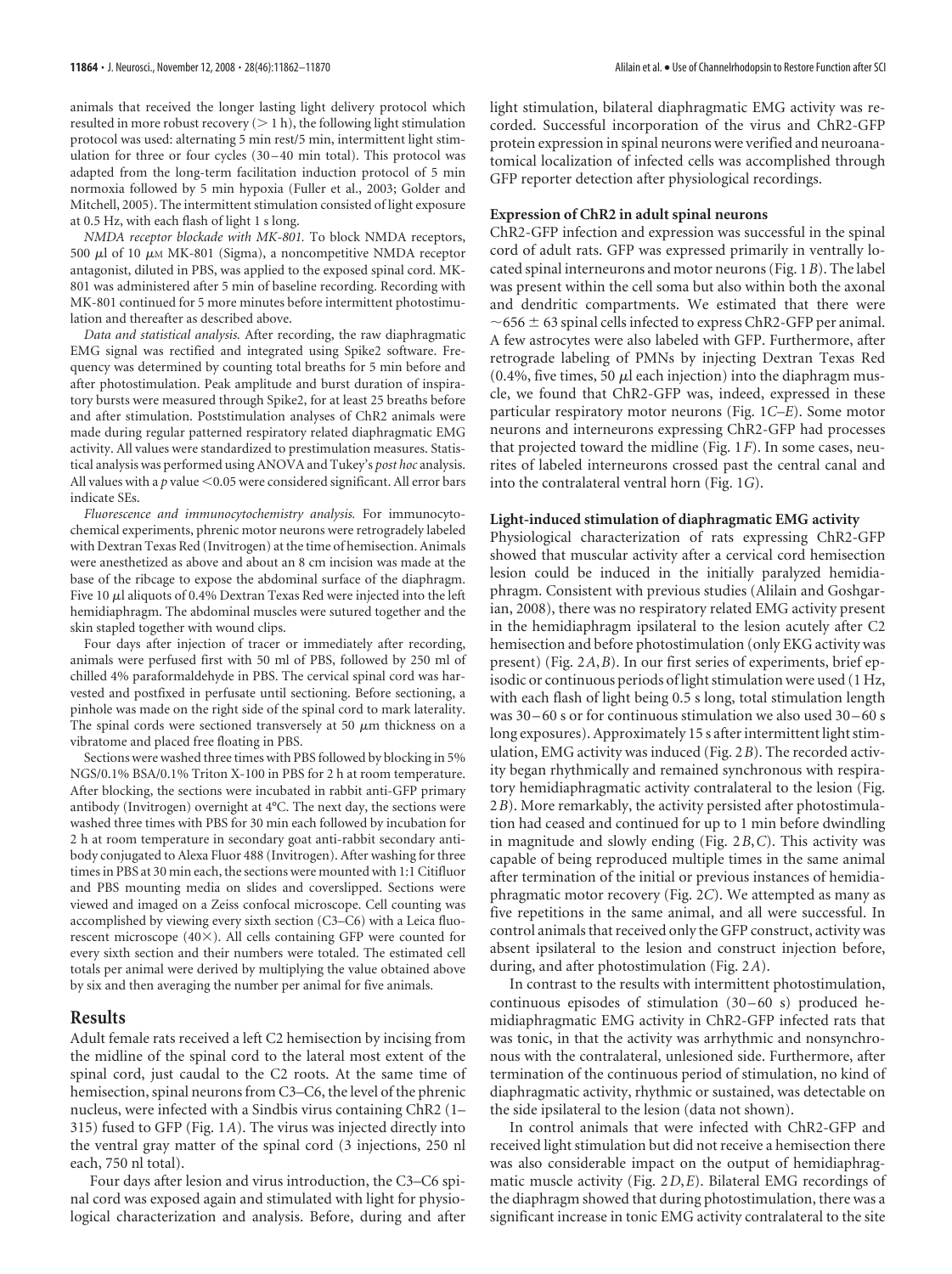

**Figure 2.** Photostimulation of ChR2-GFP-expressing spinal neurons leads to a return of hemidiaphragmatic EMG activity that can be reinitiated in C2-hemisected animals and can influence the contralateral hemidiaphragm, through midline projecting spinal neurons. *A*, In C2-hemisected animals treated with virus containing only the GFP vector, there is no respiratory activity ipsilateral to the lesion before and after photostimulation (only EKG activity is present). *B*, In C2-hemisected animals that were treated with virus containing the ChR2 and GFP vector, there is no activity before photostimulation. However, after intermittent photostimulation, there is a return of activity that is rhythmic and synchronous with the intact, contralateral side. EMG activity persisted for at least 1 min after the cessation of photostimulation. After photostimulation induced return of activity, there is a gradual cessation of EMG activity of the hemidiaphragm ipsilateral to the lesion. C, Photostimulation of spinal neurons infected to express ChR2 in C2-hemisected animals can return hemidiaphragmatic activity a number of times in the same animal, including after restored activity has ceased initially. Recovery was repeated up to five times in the same animal. D, E, In nonhemisected animals there is a significant increase of hemidiaphragmatic EMG activity contralateral to ChR2-GFP Sindbis virus injection with photostimulation (integrated EMG activity in *D* and raw EMG activity in *E*). There is a slight effect on EMG activity ipsilateral to the injection.

of ChR2-GFP virus injection and infection. Interestingly, in unlesioned animals there were less significant increases of hemidiaphragmatic EMG activity ipsilateral to the expression of ChR2 (Fig. 2*D*,*E*).

# **Spinal plasticity and adaptation in the spinal cord leading to long-lasting restoration of diaphragmatic EMG activity**

While further investigating the impact of more intense episodes of intermittent light stimulation after ChR2 expression of spinal neurons, we discovered an unusual, dynamic type of long-term respiratory plasticity that was evident in both C2 hemisected and unlesioned animals. Compared with the brief, less intense, intermittent stimulation that produced shorter lasting and relatively weak recovery in the first set of experiments; long and patterned intermittent stimulation induced long-lasting recovery. Before photostimulation, no activity was present in the hemidiaphragm ipsilateral to the lesion. However, after and sometimes even during a stimulation protocol that consisted of 5 min of baseline activity (no light), followed by 5 min of 0.5 Hz intermittent light (one second light flash, one second off) for at least three cycles, a trace amount of EMG activity would inevitably appear within the ipsilateral hemidiaphragm. This occurred between 30 and 90 min from the start of the recording session and as late as 1 h past the last round of photostimulation. The EMG bursting patterns waxed and waned in intensity repetitively in a highly regular pattern, while gradually and dramatically increasing in overall intensity compared with previous periods (Fig. 3*A–C*). In addition, bilateral diaphragmatic EMG recordings during these episodes showed an interesting interaction within the phrenic circuitry that controls the two sides of the diaphragm (Fig. 3*B*,*C*). As intense activity on the lesioned side would decrease, EMG activity on the opposite side would increase (Fig. 3*B*,*C*). The nonsynchronized increases in activity would oscillate until the phase onsets between the two sides coincided in 30 –60 min after the last intermittent light stimulation cycle. The waxing and waning ultimately and slowly disappeared as EMG activity within the once paralyzed hemidiaphragm evolved toward a pattern that closely resembled the nonhemisected side (Fig. 3*D*,*E*). This normally patterned breathing lasted for at least 2 h in the same recording session. After ending the session and waiting 24 h before beginning another recording session, recovered breathing still persisted but at a lower magnitude (supplemental Fig. 1, available atwww.jneurosci.org as supplemental material). Photostimulated control animals not expressing ChR2 did not exhibit this unique pattern of re-

spiratory output (Fig. 3*F*). Please see supplemental material (available at www.jneurosci.org) for audio and visual recordings. Our analysis showed that although there was no change in frequency of breaths after light stimulation, there were significant increases in peak amplitude and burst duration during inspiratory bursts of the diaphragm bilaterally after photostimulation (Fig. 4*A–C*). This interesting form of respiratory plasticity was also evident in non-C2 hemisected ani-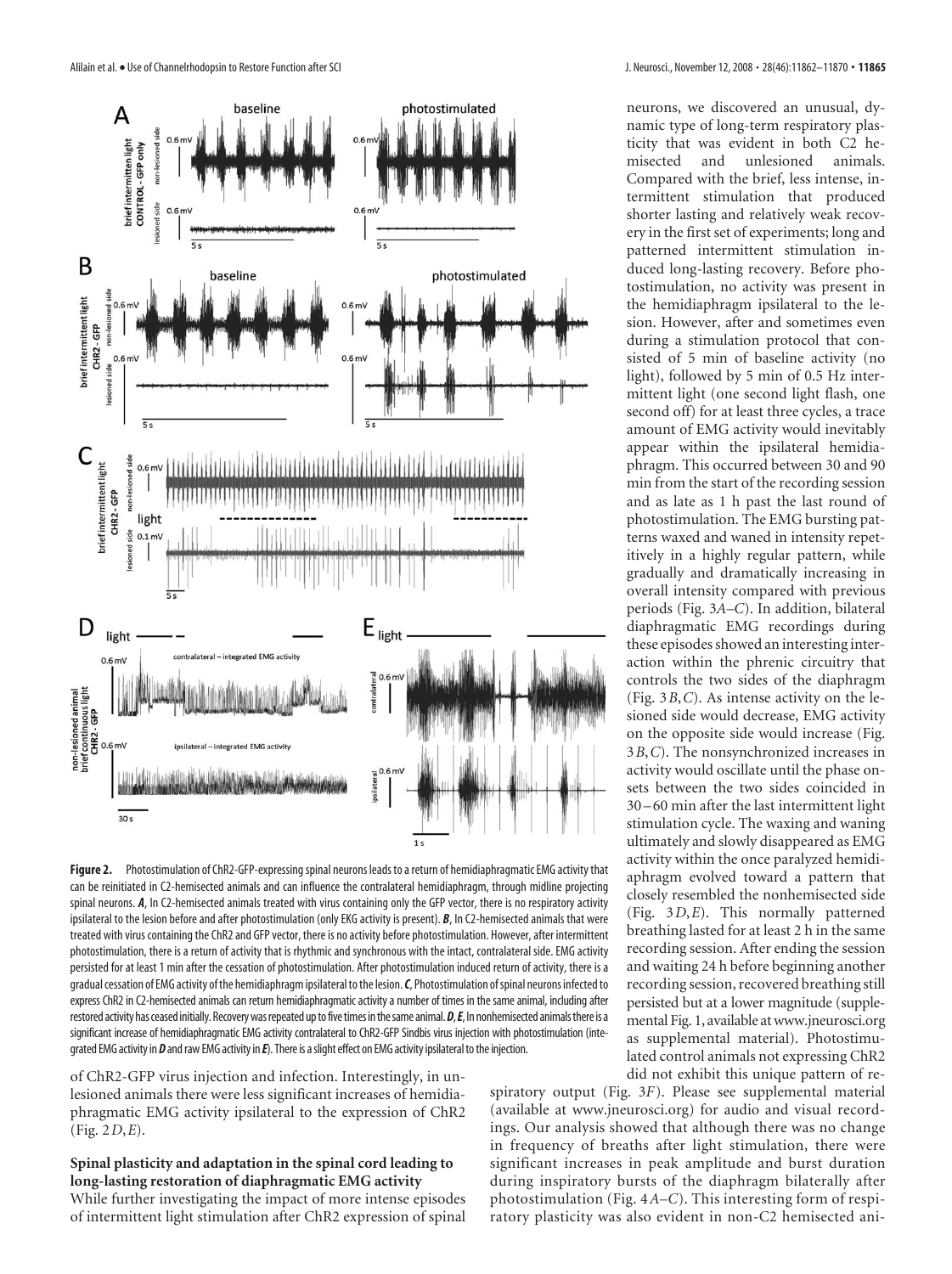

Figure 3. Intermittent photostimulation of ChR2-expressing spinal neurons leads to a pattern of EMG hemidiaphragmatic activity that is close to normal in C2-hemisected animals. *A*, Before photostimulation, there is no EMG activity ipsilateral to the lesion (bottom trace). Contralateral to the lesion, there is rhythmic EMG respiratory activity (top trace). *B*, In the same animal, during the photostimulation protocol of 5 min off, 5 min 0.5 Hz stimulation, a trace amount of EMG activity begins to develop ipsilateral to the lesion (lower trace). As the EMG activity begins to dwindle, the contralateral, intact side begins to display an increase of EMG activity (upper trace). *C*, This cycling of high intensity activity that wanes, while the contralateral side increases (*Figure legend continues*.)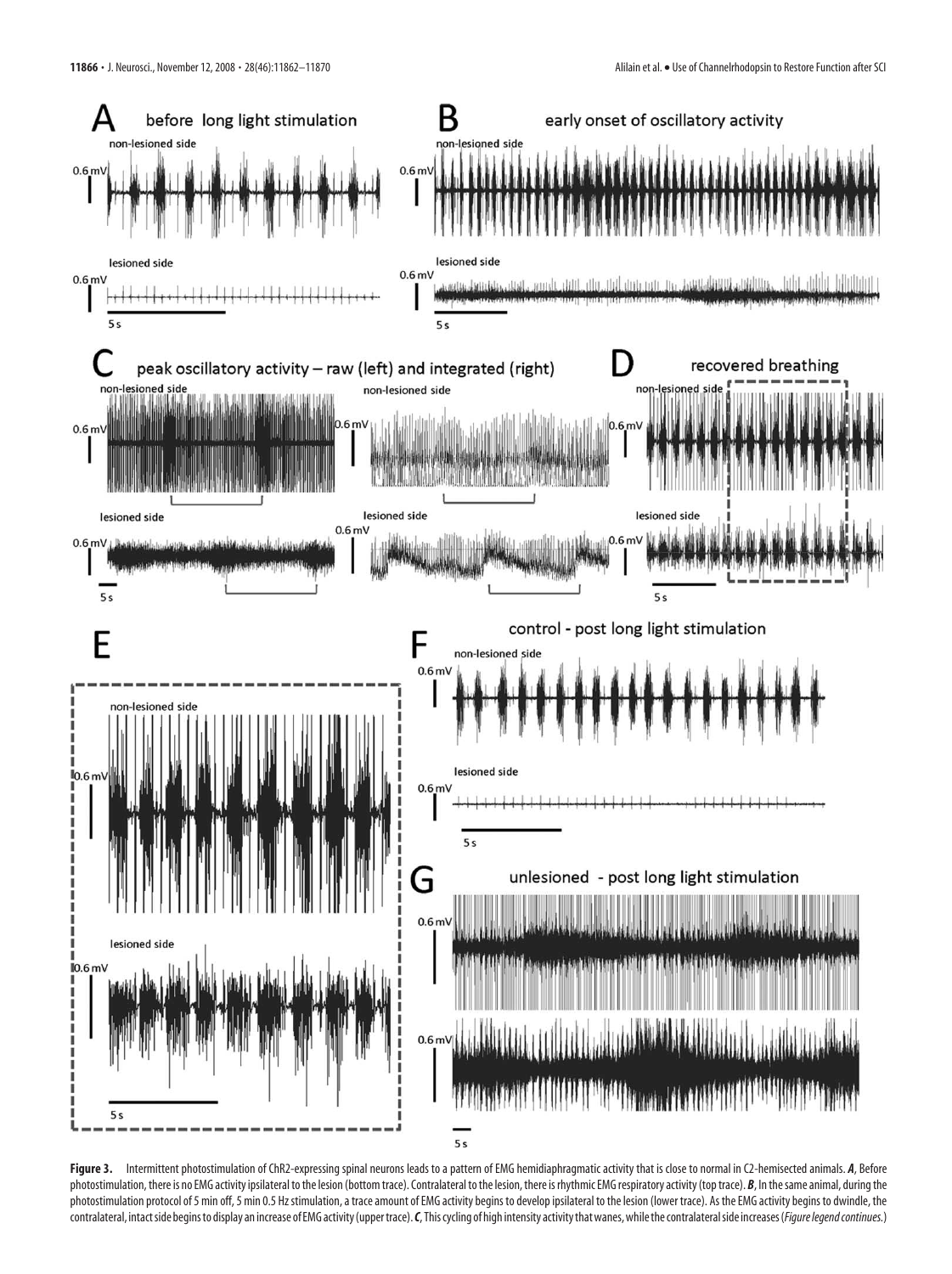mals (Fig. 3*G*). After infection and intermittent light stimulation using the 5 min protocol, oscillating waxing and waning of increasing EMG activity occurred between the two sides of the diaphragm.

## **NMDA receptor dependence of spinal learning and recovery**

After application of the noncompetitive NMDA receptor antagonist MK-801 (500  $\mu$ l of 10  $\mu$ M MK-801 in PBS) to the exposed C3–C6 spinal cord, intermittent photostimulation failed to elicit any kind of change in diaphragmatic EMG activity both ipsilateral as well as contralateral to the ChR2 injection sites in four of six animals (Fig. 4*B*,*C*). In two animals, changes in activity did occur minimally but only contralateral to the lesioned side; and primarily it was an increase of the burst duration of every breath (Fig. 4*C*). The abolishment of light activated activity by MK-801 was seen in both hemisected and nonlesioned ChR2 animals.

# **Discussion**

 $\leftarrow$ 

Together, our results suggest that patterned, intermittent photostimulation can potentiate denervated phrenic motor neurons to the usually subthreshold influence of spared pathways, likely the "crossed phrenic pathway," that remains after C2 hemisection (Goshgarian, 2003; Zimmer et al., 2007). Potentiation of PMNs to the crossed phrenic pathway can account for the activity that persisted after cessation of light activation of ChR2, and the rhythmic breathing activity that was observed, because rhythm generation of the respiratory system is primarily supraspinal, although spinal circuits have been identified (Smith et al., 1991; Bellingham, 1999; Feldman and Del Negro, 2006).

### **Both adult spinal motorneurons and interneurons can express ChR2 and can influence the contralateral side**

Our data also showed that there were changes in diaphragmatic EMG activity contralateral to the site of ChR2 expression. Interestingly, there appears to be a subset of neurons, possibly ChR2 expressing interneurons or, less likely, motor neurons that can influence contralateral phrenic motor neurons after activation with photostimulation. After further examination of GFP expression in C4 spinal cord cross sections, both interneurons and motor neurons were capable of projecting neurites toward the midline. In fact, some interneuronal processes crossed the midline within the ventral white commissure to the contralateral side. Recent anatomical studies have suggested that interneurons may play a significant role in mediating crossed phrenic activity (Lane et al., 2008). Our physiological data provide strong support for the functional influence of contralaterally projecting cells on phrenic motor circuitry.

These sets of experiments further suggest a sophisticated level of connectivity and circuitry related to respiration between the two sides of the spinal cord that has not been observed before in the rat. In addition to the functional bilaterality of interconnections at the level of the phrenic motor pool, the oscillating patterns of EMG activity that slowly build toward normal levels and

(*Figure legend continued.*) activity, continues with each period of high intensity activity being slightly more than the last (*C*compared with *B*), and this is after the last round of photostimulation. The left two traces are of the raw EMG signal, and the right is of the same time point but integrated and rectified. Brackets under traces indicate periods between onsets of increased diaphragmatic EMG activity. *D*,*E*, Eventually EMG activity becomes closer to normal patterned respiratory EMG activity.*E*, Inset of *D*.*F*, A trace of control-treated animal after photostimulation. *G*, A representative trace of the waxing and waning exhibited by non-C2-hemisected animals that expressed ChR2 and were photostimulated. Top trace is of the injected side.



**Figure 4.** Induction of respiratory plasticity and recovery of hemidiaphragmatic EMG activity results in increases of average peak amplitude and duration of inspiratory bursts after recovery of breathing which is NMDA receptor dependent. *A*, There was no change in the frequency of breaths before and after stimulation in ChR2-expressing animals, GFP-expressing animals, and MK-801 treated animals. *B*, After photostimulation, there was an increase of peak EMG amplitude during inspiratory bursts bilaterally in photostimulated ChR2 animals (blue bars). After blockade with MK-801, this increase was abolished (green bars) and brought back to control levels (red bars).*C*, After photostimulation, there was an increase in the duration of EMG inspiratory bursts bilaterally in photostimulated ChR2 animals (blue bars). After blockade with MK-801, the increase in duration was attenuated (green bars) and brought back to control levels (red bars). Measurements of postphotostimulated animals were made where normal patterned breathing had occurred, i.e., postoscillatory phasic activity. C, Control, nonlesioned side; L, lesioned side.

synchrony resulting in recovery of normal patterned breathing, suggests the idea of synaptic strengthening or plasticity within spinal respiratory circuitry which can adapt and learn so that functional activity that is normal in pattern can emerge. It is also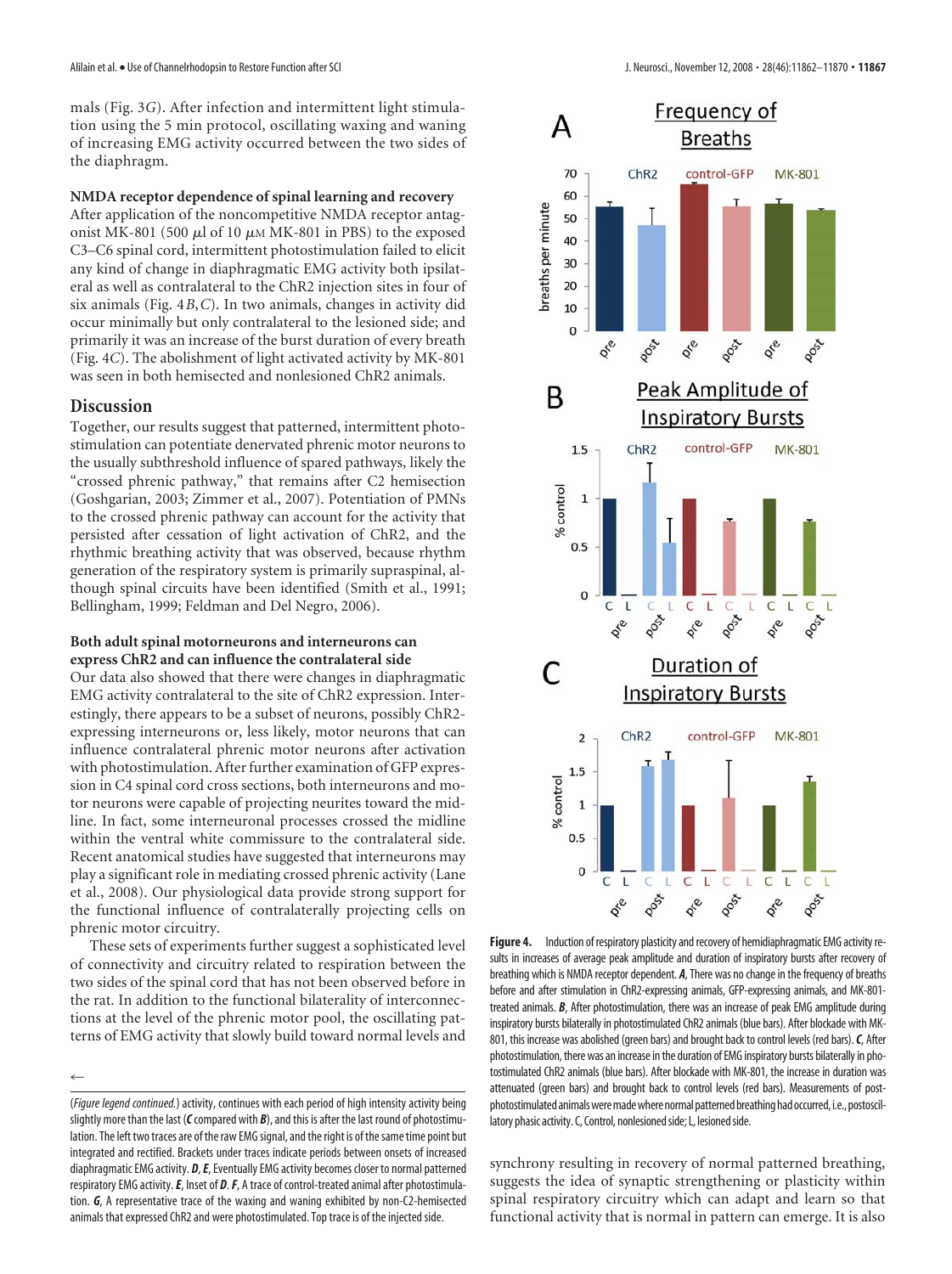possible that our long light stimulation protocol has revealed a dormant, spinal respiratory circuit that is similar to a central pattern generator (CPG) whose activation leads to the alternating firing rhythm that develops between the two sides of the diaphragm (Whelan et al., 2000).

Our observation that there is an increase in background or tonic activity during light stimulation suggests that a variety of spinal interneurons or possibly even glia expressing ChR2 may have inputs to the primary spinal circuitry mediating respiration. Using more specific neuronal promoters, the precise role of each cell type in the restoration of respiratory activity can be dissected. Furthermore, because there is a delay and slow augmentation in respiratory related EMG activity in animals with both brief and long light stimulation, it is possible that more widespread alterations in circuit activation via recruitment of respiratory associated spinal neurons not expressing ChR2 is required for the recovery process. It is conceivable that the episodes that initially emerge, especially after long light exposure, parallel the kinds of events that occur during the phenomenon of kindling, in which patterned, low-intensity electrical stimulation can spread to nearby circuits, leading to progressive amounts of CNS activity even after stimulation has ceased (Bertram, 2007). Interestingly, kindling, which, in turn, can lead to the induction of epileptiform activity, is also

partially glutamate and NMDA receptor activation associated (Martin et al., 1992, Kraus et al., 1994, Morimoto et al., 2004). However, in the lesioned spinal cord, where there is a dearth of activity, light-induced "kindling" and the onset of seizure-like activity somehow become regulated in a beneficial way. This is probably because of the continuing influence of the normal respiratory rhythm being generated from the brainstem as well as the presence of relatively intact seizure dampening mechanisms within the spinal cord, including the effects of astrocytes and inhibitory interneurons (Trotter et al., 2006 and Eid et al., 2008).

# **A model of ChR2 activation that can lead to long-lasting recovery of muscle activity after spinal cord injury**

One component that plays an important role in activitydependent synaptic plasticity, learning, and adaptation in the CNS is the glutamatergic NMDA receptor. Our observation that the NMDA receptor antagonist MK-801 eliminated cycling of increasing diaphragmatic EMG activity after photostimulation begins to suggest a mechanism underlying this form or respiratory plasticity, recovery, and synaptic strengthening (Fig. 5). Because the NMDA receptor is a voltage-gated ionotropic glutamate receptor, the depolarization caused by photostimulation of ChR2 could result in release of the Mg<sup>2+</sup> ion blocking the channel (Fig. 5) (Moriyoshi et al., 1991). Once released of this block,  $Ca<sup>2+</sup>$  influx can occur and a series of signaling cascades can begin leading to activation of the protein kinase C/RAF/MAP kinase sequence, and/or the SRC/Grb2/Sos sequence. In turn, both of these pathways can lead to initiation of ERK, increased protein



**Figure 5.** Our hypothetical model of light-induced activity-dependent plasticity. We hypothesize that (1) intermittent light stimulation and activation of the sodium channel ChR2 results in (2) membrane depolarization/activation followed by (3) the release of the Mg<sup>2+</sup> block of the NMDA receptor, a ligand-gated Ca<sup>2+</sup> channel. After release of the Mg<sup>+</sup> block, (4) the resulting influx of Ca  $^{2+}$  will result in (5) induction of 2  $^{\rm o}$  messenger systems and cascade events, possibly insertion or phosphorylation of AMPA receptors, the primary mediator of the descending glutamatergic drive to the phrenic motor neurons, to the postsynaptic membrane or perhaps some new or unique form of activity-dependent synaptic plasticity. (6) Potentiation of the phrenic motor pool to subthreshold levels of glutamate from spared pathways/axons is achieved.

synthesis, and/or immediate early gene translation (Rusanescu et al., 1995; Waltereit and Weller, 2003; Sun and June Liu, 2007).  $Ca<sup>2+</sup>$  can also enter directly via ChR2 during light stimulation adding to these processes. Regardless of the downstream molecular cascade that might be involved, the NMDA receptor has been identified as a primary mediator of learning and long-term potentiation (LTP) in the hippocampus, in the induction of another mechanism of respiratory plasticity known as long-term facilitation (LTF), and in the spontaneous respiratory recovery observed after C2 hemisection (Seeburg et al., 1995; Tang et al., 1999; McGuire et al., 2005; Alilain and Goshgarian, 2008). During the initiation of LTP and LTF, these forms of plasticity require intermittent stimulation and the plasticity we have uncovered may be analogous to or use the same cellular machinery as these events (Seeburg et al., 1995; Tang et al., 1999; McGuire et al., 2005).

From these experiments we can begin to hypothesize that there is a subthreshold level of patterned glutamate being released from spared pathways, because the NMDA receptor also requires glutamate binding to be activated along with membrane depolarization (Fig. 5). This sparse glutamatergic transmission may be potentiated on either phrenic motor neurons, interneurons or both through increased receptor presence on the postsynaptic membrane, phosphorylation of present receptors, or some totally new mechanism (Fig. 5) (Isaac et al., 1995; Rumpel et al., 1998; Esteban, 2003). Other voltage-gated Ca<sup>2+</sup> channels, such as the L/N/P/Q/T types, may also play a role in our observations and account for the limited response we saw in two MK-801-treated animals (Fig. 4*B*) (Dolphin, 2006). Finally if, indeed, this plastic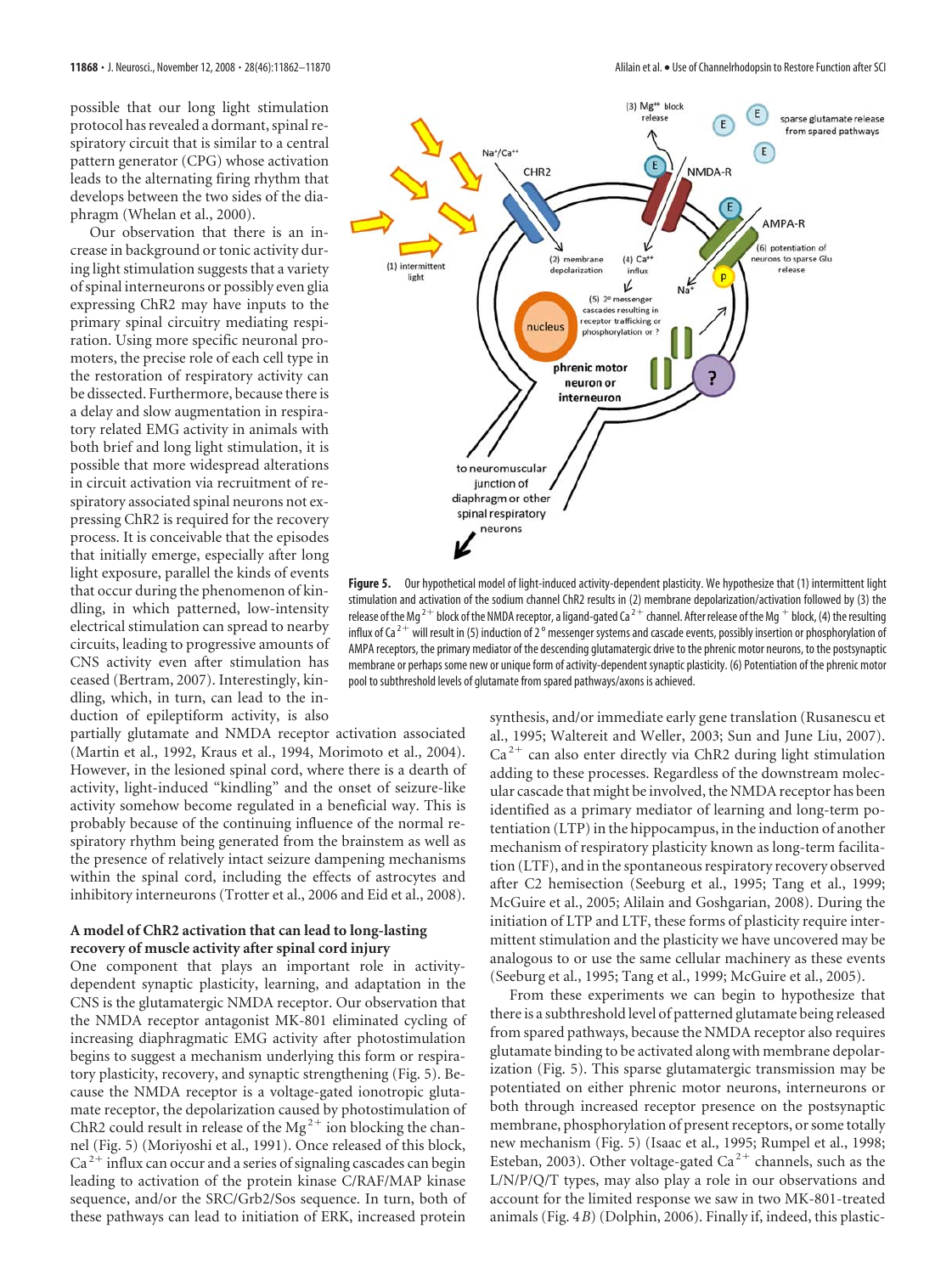ity is  $Ca<sup>2+</sup>$  dependent, the fine tuning of EMG activity may be mediated through activated  $Ca^{2+}$  SK channels which accompany NMDA receptor activation and LTP (Stocker, 2004). In the end, we will need to understand how the molecular machinery that is driven by intermittent depolarization and/or activation of phrenic motor neurons or spinal respiratory interneurons by light leads to an activity-dependent plasticity and circuit adaptation that is slow to emerge but becomes robust then regularly patterned and long lasting.

In conclusion, we have demonstrated that activation of C3–C6 spinal neurons, including denervated phrenic motor neurons or interneurons, some with contralateral projections, through stimulation of the ChR2 protein can restore repeatedly, diaphragmatic muscle activity that is rhythmic and persistent even after the cessation of light. This is the first time that this emerging technology has been successfully used after traumatic CNS injury to restore activity. Our data suggests that after debilitating lesions of the CNS, which leave CNS neurons denervated and quiescent, incorporation of the algal protein ChR2 (as well as the hyperpolarizing off-switches, vertebrate rhodopsin 4 or halorhodopsin) and subsequent photostimulation of infected neurons is a possible alternative to restore and control neuronal activity, possibly through potentiation of denervated target neurons and supersensitivity to spared axonal inputs (Li et al., 2005; Teng et al., 2006, Herlitze and Landmesser, 2007; Zhang et al., 2007a,b). In the case of SCI, which can leave entire spinal motor neuron pools with zero or only minimal amounts of supraspinal input, this exciting and potential therapy is one that should be further explored and studied. With the perfection of an *in vivo* light source, it can be envisioned that more chronic manipulation and stimulation of spinal neurons or neuronal circuits, including spinal central pattern generators through light, can lead to recovery of lost function after SCI including bowel and bladder function and possibly walking to improve the quality of life of SCI patients (Lynch and Frizelle, 2006; Potter, 2006; Yakovenko et al., 2007; Fowler et al., 2008).

# **References**

- Alilain WJ, Goshgarian HG (2008) Glutamate receptor plasticity and activity-regulated cytoskeletal associated protein regulation in the phrenic motor nucleus may mediate spontaneous recovery of the hemidiaphragm following chronic cervical spinal cord injury. Exp Neurol 212:348 –357.
- Arenkiel BR, Peca J, Davison IG, Feliciano C, Deisseroth K, Augustine GJ, Ehlers MD, Feng G (2007) In vivo light-induced activation of neural circuitry in transgenic mice expressing channelrhodopsin-2. Neuron 54:205–218.
- Bellingham MC (1999) Synaptic inhibition of cat phrenic motoneurons by internal intercostal nerve stimulation. J Neurophysiol 82:1224 –1232.
- Bertram E (2007) The relevance of kindling for human epilepsy. Epilepsia 48 [Suppl 2]:65–74.
- Boyden ES, Zhang F, Bamberg E, Nagel G, Deisseroth K (2005) Millisecondtimescale genetically targeted optical control of neural activity. Nat Neurosci 8:1263–1268.
- Dolphin AC (2006) A short history of voltage-gated calcium channels. Br J Pharmacol 147 [Suppl 1]:S56 –S62.
- Eid T, Williamson A, Lee TS, Petroff OA, de Laneraolle NC (2008) Glutamate and astrocytes—key players in human mesial temporal lobe epilepsy? Epilepsia 49 [Suppl 2]:42–52.
- Esteban JA (2003) AMPA receptor trafficking: a roadmap for synaptic plasticity. Mol Interv 3:375–385.
- Feldman JL, Del Negro CA (2006) Looking for inspiration: new perspectives on respiratory rhythm. Nat Rev Neurosci 7:232–242.
- Fowler CJ, Griffiths D, de Groat WC (2008) The neural control of micturition. Nat Rev Neurosci 9:453–466.
- Fuller DD, Johnson SM, Olson EB Jr, Mitchell GS (2003) Synaptic pathways

to phrenic motoneurons are enhanced by chronic intermittent hypoxia after cervical spinal cord injury. J Neurosci 23:2993–3000.

- Golder FJ, Mitchell GS (2005) Spinal synaptic enhancement with acute intermittent hypoxia improves respiratory function after chronic cervical spinal cord injury. J Neurosci 25:2925–2932.
- Goshgarian HG (2003) The crossed phrenic phenomenon: a model for plasticity in the respiratory pathways following spinal cord injury. J Appl Physiol 94:795–810.
- Herlitze S, Landmesser LT (2007) New optical tools for controlling neuronal activity. Curr Opin Neurobiol 17:87–94.
- Houle JD, Tom VJ, Mayes D, Wagoner G, Phillips N, Silver J (2006) Combining an autologous peripheral nervous system "bridge" and matrix modification by chondroitinase allows robust, functional regeneration beyond a hemisection lesion of the adult rat spinal cord. J Neurosci 26:7405–7415.
- Huber D, Petreanu L, Ghitani N, Ranade S, Hromádka T, Mainen Z, Svoboda K (2008) Sparse optical microstimulation in barrel cortex drives learned behaviour in freely moving mice. Nature 451:61–64.
- Isaac JT, Nicoll RA, Malenka RC (1995) Evidence for silent synapses: implications for the expression of LTP. Neuron 15:427–434.
- Kim J, Dittgen T, Nimmerjahn A, Waters J, Pawlak V, Helmchen F, Schlesinger S, Seeburg PH, Osten P (2004) Sindbis vector SINrep(nsP2S726): a tool for rapid heterologous expression with attenuated cytotoxicity in neurons. J Neurosci Methods 133:81–90.
- Kraus JE, Yeh GC, Bonhaus DW, Nadler JV, McNamara JO (1994) Kindling induces the long-lasting expression of a novel population of NMDA receptors in hippocampal region CA3. J Neurosci 14:4196 –4205.
- Lagali PS, Balya D, Awatramani GB, Münch TA, Kim DS, Busskamp V, Cepko CL, Roska B (2008) Light-activated channels targeted to ON bipolar cells restore visual function in retinal degeneration. Nat Neurosci 11:667–675.
- Lane MA, Fuller DD, White TE, Reier PJ (2008) Respiratory neuroplasticity and cervical spinal cord injury: translational perspectives. Trends Neurosci 31:538 –547.
- Li X, Gutierrez DV, Hanson MG, Han J, Mark MD, Chiel H, Hegemann P, Landmesser LT, Herlitze S (2005) Fast noninvasive activation and inhibition of neural and network activity by vertebrate rhodopsin and green algae channelrhodopsin. Proc Natl Acad Sci U S A 102:17816 –17821.
- Lynch AC, Frizelle FA (2006) Colorectal motility and defecation after spinal cord injury in humans. Prog Brain Res 152:335–343.
- Martin D, McNamara JO, Nadler JV (1992) Kindling enhances sensitivity of CA3 hippocampal pyramidal cells to NMDA. J Neurosci 12:1928 –1935.
- McGuire M, Zhang Y, White DP, Ling L (2005) Phrenic long-term facilitation requires NMDA receptors in the phrenic motonucleus in rats. J Physiol 567:599 –611.
- Morimoto K, Fahnestock M, Racine RJ (2004) Kindling and status epilepticus models of epilepsy: rewiring the brain. Prog Neurobiol 73:1–60.
- Moriyoshi K, Masu M, Ishii T, Shigemoto R, Mizuno N, Nakanishi S (1991) Molecular cloning and characterization of the rat NMDA receptor. Nature 354:31–37.
- Nantwi KD, El Bohy A, Schrimsher GW, Reier PJ, Goshgarian HG (1999) Spontaneous functional recovery in paralyzed hemidiaphragm following upper cervical spinal cord injury in adult rats. Neurorehabil Neural Repair 13:225–234.
- National Spinal Cord Injury Statistical Center (2006) Spinal cord injury: facts and figures at a glance. J Spinal Cord Med 29:89 –90.
- Porter WT (1895) The path of the respiratory impulse from the bulb to the phrenic nuclei. J Physiol 17:455–485.
- Potter PJ (2006) Disordered control of the urinary bladder after human spinal cord injury: what are the problems? Prog Brain Res 152:51–57.
- Rumpel S, Hatt H, Gottmann K (1998) Silent synapses in the developing rat visual cortex: evidence for postsynaptic expression of synaptic plasticity. J Neurosci 18:8863–8874.
- Rusanescu G, Qi H, Thomas SM, Brugge JS, Halegoua S (1995) Calcium influx induces neurite growth through a Src-Ras signaling cassette. Neuron 15:1415–1425.
- Seeburg PH, Burnashev N, Köhr G, Kuner T, Sprengel R, Monyer H (1995) The NMDA receptor channel: molecular design of a coincidence detector. Recent Prog Horm Res 50:19 –34.
- Smith JC, Ellenberger HH, Ballanyi K, Richter DW, Feldman JL (1991) Pre-Bötzinger complex: a brainstem region that may generate respiratory rhythm in mammals. Science 254:726 –729.